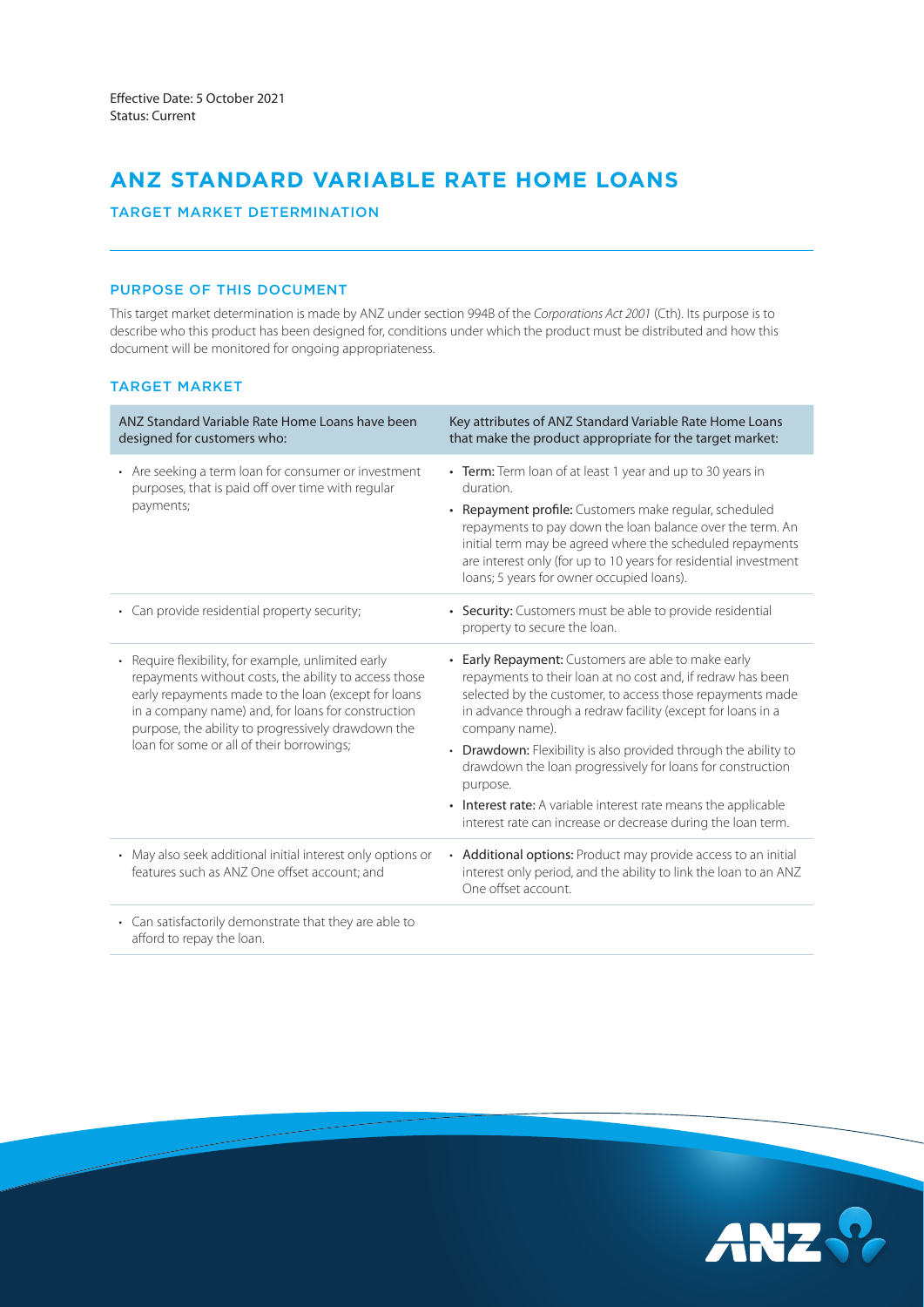# DISTRIBUTION CONDITIONS

ANZ applies the following conditions and restrictions to the distribution of ANZ Standard Variable Rate Home Loans so that the product is likely to be provided to customers in the target market.

|                             | Condition                                                                                                                                                                                                                                                                                                                                                                                                                                            | Why do we do this?                                                                                                                                                                                                                                                                                                                                                                                                                                                                                                                                                                                                                                                                                                           |
|-----------------------------|------------------------------------------------------------------------------------------------------------------------------------------------------------------------------------------------------------------------------------------------------------------------------------------------------------------------------------------------------------------------------------------------------------------------------------------------------|------------------------------------------------------------------------------------------------------------------------------------------------------------------------------------------------------------------------------------------------------------------------------------------------------------------------------------------------------------------------------------------------------------------------------------------------------------------------------------------------------------------------------------------------------------------------------------------------------------------------------------------------------------------------------------------------------------------------------|
| Channel                     | ANZ Standard Variable Rate Home Loans can only be<br>provided to customers through the following channels:<br>• ANZ Branches, ANZ Private Bank,<br>ANZ Customer Contact Centre;<br>• ANZ Digital*;<br>• ANZ Mobile Lenders <sup>‡</sup> ; and<br>• ANZ accredited brokers.<br>* This may include anz.com, ANZ App and Internet Banking.<br># Mobile Lenders are credit representatives of ANZ and provide<br>services only in relation to ANZ loans. | So that ANZ only considers providing<br>ANZ Standard Variable Rate Home Loans<br>if the customer's application for the<br>loan is received through channels that<br>are subject to appropriate conditions,<br>controls and/or monitoring by ANZ.                                                                                                                                                                                                                                                                                                                                                                                                                                                                             |
| Training &<br>Accreditation | ANZ Standard Variable Rate Home Loans can only be<br>provided to customers by ANZ directly or through the<br>following persons:<br>• Authorised ANZ staff and ANZ Mobile Lenders who are<br>accredited and trained; and<br>• ANZ accredited brokers who are accredited and given<br>instructions to an appropriate level for their tasks.                                                                                                            | So that:<br>• checks are conducted on matters like<br>qualifications and past conduct for<br>relevant individuals who are involved<br>in the distribution of ANZ products;<br>and<br>individuals understand the distribution<br>process they are required to comply<br>with when distributing ANZ products,<br>as well as the legislative framework<br>relevant to their activities.                                                                                                                                                                                                                                                                                                                                         |
| <b>Process</b>              | ANZ Standard Variable Rate Home Loans can only be<br>provided to customers after ANZ collects the required<br>customer information (including being provided<br>information by ANZ Mobile Lenders and ANZ accredited<br>brokers where relevant) and applies its affordability and<br>suitability checking processes.                                                                                                                                 | So that enquiries are made into a<br>customer's needs and objectives and<br>information is obtained which evidences<br>a customer's ability to repay the loan.<br>ANZ's affordability and suitability<br>checking process includes measures to:<br>• collect relevant financial information<br>from customers (either directly or<br>through ANZ's third party distribution<br>channels):<br>• analyse that information and assess<br>whether the customer will be able to<br>meet their financial obligations; and<br>• make enquiries with customers about<br>what they will use the loan for and<br>what loan features they require so that<br>the product is likely to be consistent<br>with their needs and objectives. |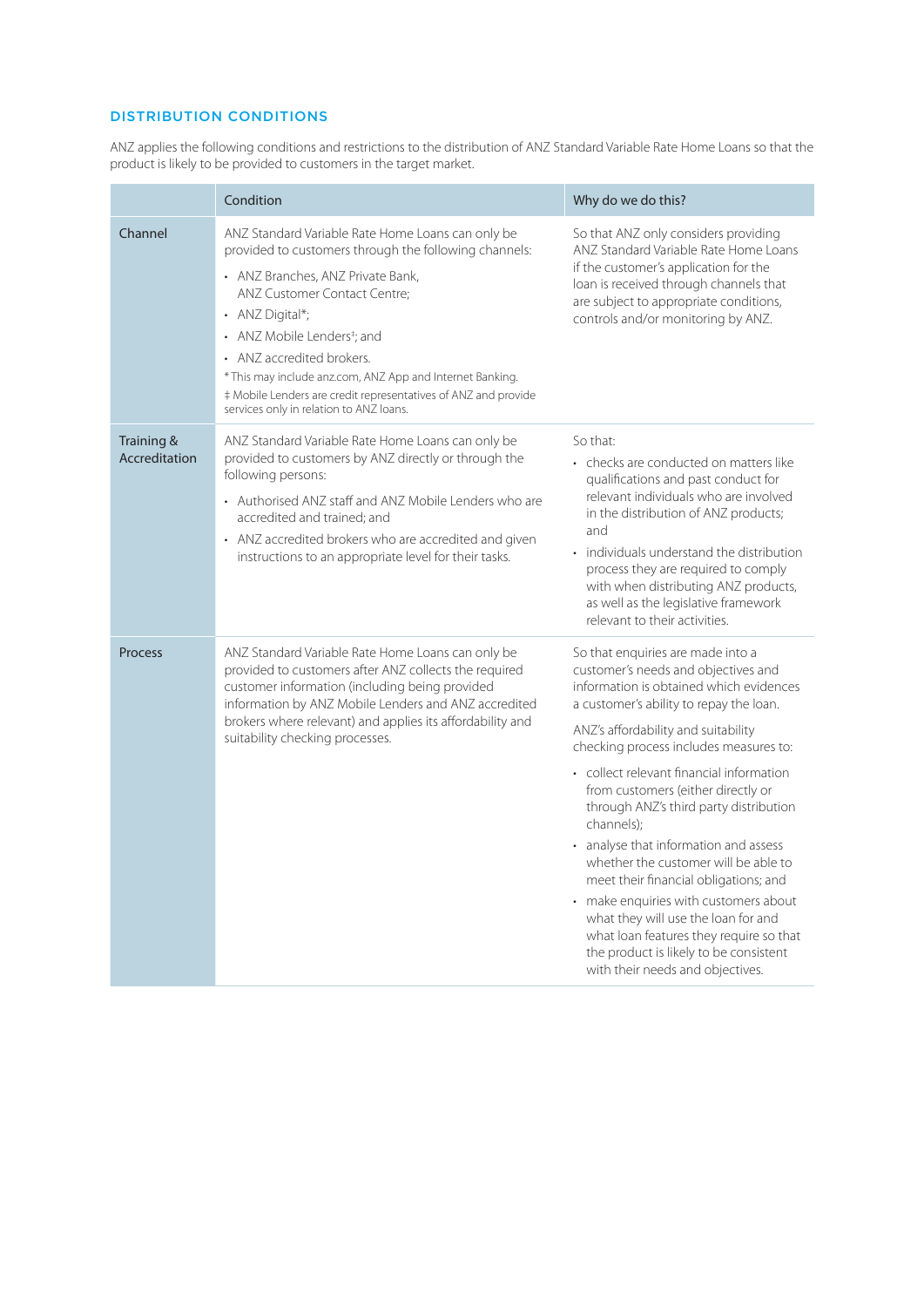# REVIEW THE TARGET MARKET DETERMINATION (TMD)

ANZ will review the TMD periodically to ensure it remains appropriate.

| Periodic Reviews of the TMD | Timing                                                          |
|-----------------------------|-----------------------------------------------------------------|
| • Initial review            | • No later than 18 months from the date the TMD is made.        |
| • Subsequent ongoing review | • No later than 18 months from the date of the previous review. |

## Review Triggers

In addition, ANZ will review this document earlier if one or more of the following occurs, where they reasonably suggest that the TMD is no longer appropriate:

- There is a material change to the product or its distribution.
- There is a change in law or its application, a change in relevant industry code, an AFCA determination, a court decision, or ASIC or other regulatory guidance that materially afects the product.
- There is a signifcant increase beyond expected levels in complaints or disputes, or a signifcant change in the nature of complaints or disputes relating to the product.
- ANZ has information about the way in which the product is being distributed, operating or being used by customers that reasonably suggests the TMD is no longer appropriate.
- Any other event occurs or information is received (for example, signifcant dealings in the product that are not consistent with the TMD) that reasonably suggests the TMD is no longer appropriate.

## REPORTING

Regulated Persons must provide the following information to ANZ:

| Category   | Description                                                                                                                                                                                                                                                                                                       | Reporting period           | Reporting timeframe                                                                                       |
|------------|-------------------------------------------------------------------------------------------------------------------------------------------------------------------------------------------------------------------------------------------------------------------------------------------------------------------|----------------------------|-----------------------------------------------------------------------------------------------------------|
| Complaints | • Whether any complaints relating to the product<br>were received during the reporting period; and<br>$\cdot$ If so:<br>- the number of complaints received during<br>the reporting period; and<br>- the substance of those complaints and any<br>general feedback relating to the product or<br>its performance. | Every calendar<br>quarter. | As soon as practicable<br>and in any case within 10<br>business days of the relevant<br>reporting period. |

In addition, ANZ accredited brokers must provide the following information to ANZ:

| Category                | Description                                                                                                                                                                                                                                                                                                                                 | Reporting period            | Reporting timeframe                                                                                                   |
|-------------------------|---------------------------------------------------------------------------------------------------------------------------------------------------------------------------------------------------------------------------------------------------------------------------------------------------------------------------------------------|-----------------------------|-----------------------------------------------------------------------------------------------------------------------|
| Regulator<br>feedback   | Any other significant feedback from a regulator or<br>consumer group which relates to the suitability of<br>the product or its distribution.                                                                                                                                                                                                | Every calendar<br>quarter.  | As soon as practicable<br>and in any case within 10<br>business days of the relevant<br>reporting period.             |
| Significant<br>dealings | • Date(s) the significant dealing occurred;<br>Description of the significant dealing and why it<br>$\bullet$<br>is not consistent with the TMD:<br>• Why the dealing is significant;<br>• How the significant dealing was identified; and<br>• What steps, if any, have been, or will be, taken in<br>relation to the significant dealing. | See reporting<br>timeframe. | As soon as practicable and in<br>any case within 10 business<br>days of becoming aware of<br>the significant dealing. |